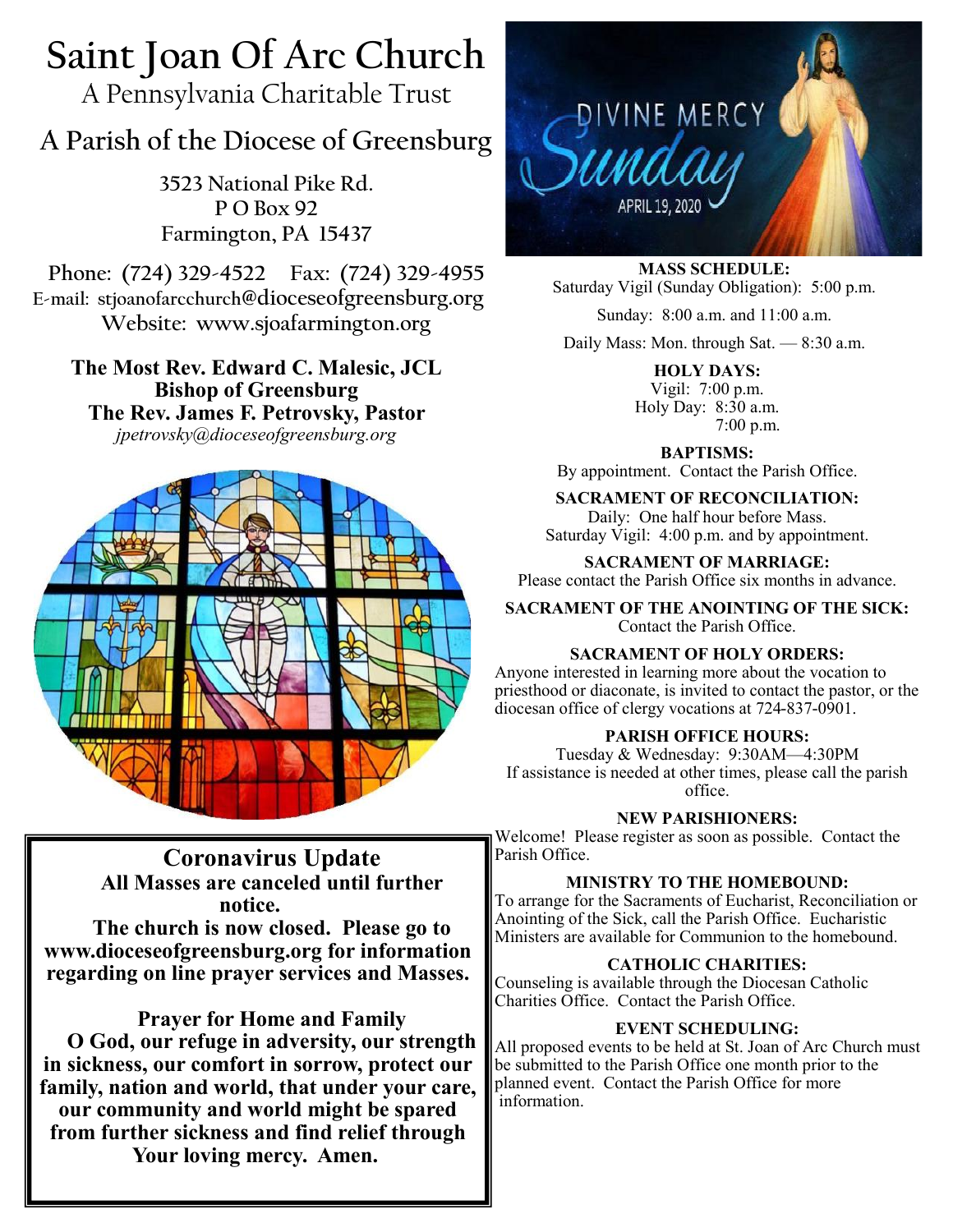| Mass Intentions for the Week                                              | <b>Collection Report for</b>                                                                                                   |        |
|---------------------------------------------------------------------------|--------------------------------------------------------------------------------------------------------------------------------|--------|
| Saturday, Apr. 18 Anticipated-2nd Sunday of Easter                        | <b>Sunday, April 12, 2020</b>                                                                                                  |        |
|                                                                           | <b>First Collection</b>                                                                                                        |        |
| Lillian & David Cale                                                      | Envelopes Dated Sunday, April 12, 2020<br>\$1,495.00                                                                           |        |
|                                                                           | All Other Weekly Offering Envelopes                                                                                            | 875.00 |
| Sunday, Apr. 19-2nd Sunday of Easter                                      | Friends of Saint Joan of Arc And Visitors                                                                                      |        |
|                                                                           | Loose Cash and Checks                                                                                                          | 200.00 |
| 8:00 amContinued Good Health for Dean<br>Pam Whyel                        | <b>Second Collection</b>                                                                                                       |        |
|                                                                           | <b>Improvement Fund</b>                                                                                                        |        |
| Monday, Apr. 20                                                           | Envelopes (All Dates)                                                                                                          | 425.00 |
|                                                                           | Friends of Saint Joan of Arc and Visitors                                                                                      |        |
| Ron Gross<br>Sara Gross                                                   | Loose Cash and Checks                                                                                                          |        |
|                                                                           | <b>Other</b>                                                                                                                   |        |
| Tuesday, Apr. 21                                                          | <b>Cemetery Fund</b>                                                                                                           | 50.00  |
|                                                                           | <b>Votive Candles</b>                                                                                                          | 3.00   |
| The Foutz Family                                                          | Flower Fund - Regular                                                                                                          | 32.00  |
| Wednesday, Apr. 22                                                        | Palm Sunday                                                                                                                    | 65.00  |
|                                                                           | <b>Holy Thursday</b>                                                                                                           | 57.00  |
| Buzz John                                                                 | Good Friday Holy Land                                                                                                          | 47.00  |
|                                                                           | <b>Easter Offering</b>                                                                                                         | 310.00 |
| Thursday, Apr. 23                                                         | Mother's Day                                                                                                                   | 70.00  |
|                                                                           | Donations                                                                                                                      | 500.00 |
|                                                                           | <b>Missal Dedications</b>                                                                                                      | 375.00 |
| Friday, Apr. 24                                                           | <b>TOTAL:</b><br>\$4,504.00                                                                                                    |        |
| Gina Staggs                                                               |                                                                                                                                |        |
| Saturday, Apr. 25 Anticipated-3rd Sunday of Easter                        | <b>Divine Mercy Sunday</b>                                                                                                     |        |
|                                                                           | 1: Acts 10: 34a, 37-43                                                                                                         |        |
| Paul & Patty Bobish                                                       | 2: Colossians 3: 1-4                                                                                                           |        |
|                                                                           | 3: John 20: 1-9                                                                                                                |        |
| Sunday, Apr. 26-3rd Sunday of Easter                                      |                                                                                                                                |        |
|                                                                           | <b>Liturgy of the Word - Meditation:</b>                                                                                       |        |
| Rheba Maust                                                               | Peter speaks to his listeners about what has happened all over<br>Judea—the life, death, and resurrection of Jesus. Paul tells |        |
| Note: Father says one private Mass daily. Masses                          | the Colossians they have been raised with Jesus and therefore                                                                  |        |
| scheduled for 11 AM on Sundays are being rescheduled.<br><b>Thank You</b> | need to seek what is above. In the Gospel, Mary of Magdala                                                                     |        |
|                                                                           | brings the news of the empty tomb to Simon and Peter and                                                                       |        |
| ALL INTENTIONS-BOOK OF PETITIONS                                          | the other disciple whom Jesus loved. Peter and the beloved<br>disciple rush to the tomb.                                       |        |
|                                                                           |                                                                                                                                |        |
| Pope Francis—thought for the day (Apr. 19)                                | Focus: We demonstrate our belief in the empty tomb by<br>the way we live our faith.                                            |        |
| God is faithful and our hope in Him is like a fixed anchor in             | Peter and the beloved disciple rush to the tomb and believe.                                                                   |        |
| heaven.                                                                   | We rush towards many things in our busy lives—does our                                                                         |        |
|                                                                           | rushing around include paying attention to how God is                                                                          |        |
| Everybody should see kindness in your face, in your eyes, in              | working in our lives, and speaking to us? We show we<br>believe the tomb is empty by the way we live our faith.                |        |
| your smile, in your warm greeting.<br>Mother Teresa                       |                                                                                                                                |        |
|                                                                           |                                                                                                                                |        |

ц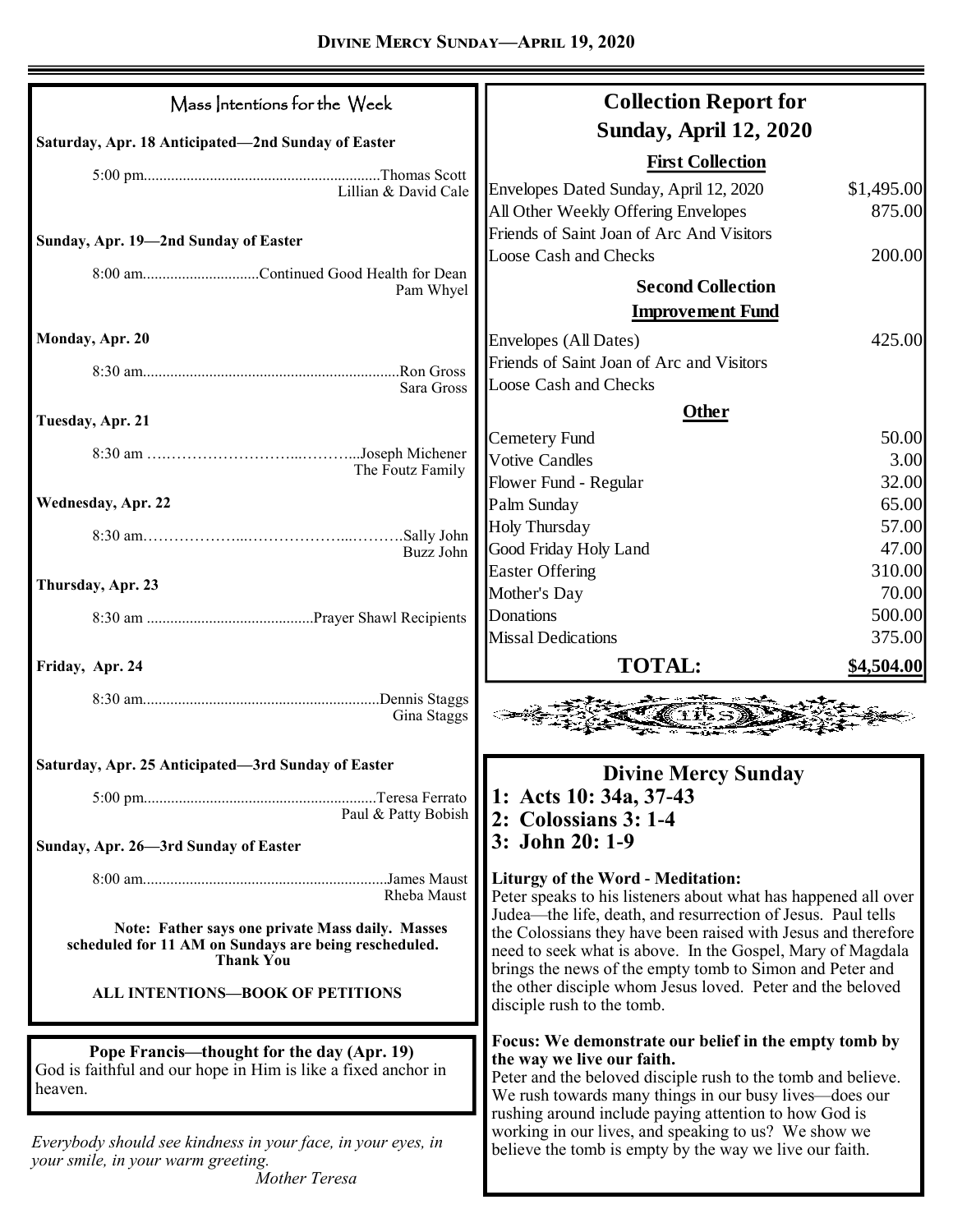#### **Commemorative Bricks Attention Parishioners and Visitors!!!**

Celebrate life events such as weddings, births, graduations, and wedding anniversaries with a permanent memorial displayed on Saint Joan of Arc grounds in our peaceful mountain setting. This is also a wonderful way to memorialize loved ones and family.

For more information, call the office at 724-329-4522

#### **Spiritual Communion Prayer**

My Jesus, I believe that You are present in the Most Holy Sacrament. I love You above all things, and I desire to receive You into my soul. Since I cannot at this moment receive You sacramentally, come at least spiritually into my heart. I embrace You as if You were already there and unite myself wholly to You. Never permit me to be separated from You. Amen

#### **Lectors, Extraordinary Ministers, Altar Servers**

We are working on the May and June Ministry Schedules. If you have dates you would like to be assigned or dates you are not available, please contact Lillian by phone at 724-439- 1683 or email her at reservations@laurelcaverns.com. Please note: Ascension Thursday is May 21st, so we need all ministries for Wednesday, May 20th and Thursday, May 21st, both days at 7 PM.

#### *How to Pray the Divine Mercy Chaplet*

1. **Make the Sign of the Cross**

- 2. **Our Father**
- 3. **Hail Mary**

4. **The Apostle's Creed**

#### 5. **The Eternal Father large bead at beginning of decade**

Eternal Father, I offer you the Body and Blood, Soul and Divinity of Your Dearly Beloved Son, Our Lord, Jesus Christ, in atonement for our sins and those of the whole world.

#### 6. **On the Ten Small Beads of Each Decade**

For the sake of His sorrowful Passion, have mercy on us and on the whole world.

#### 7. **Repeat for the remaining decades**

Saying the "Eternal Father" (5) on the "Our Father" bead and then 10 "For the sake of His sorrowful Passion" (6) on the following "Hail Mary" beads.

#### 8. **Conclude with Holy God (Repeat three times)**

Holy God, Holy Mighty One, Holy Immortal One, have mercy on us and on the whole world.

The world was in the midst of the Great Depression in 1931 and the memories of World War I were still very much alive in the minds of Europeans when in Poland a sister of the Congregation of Sisters of Our Lady of Mercy, Faustina Kowalska (1905-1938), is said to have been personally visited by Jesus.

According to her diary, which was listed on the Index of Forbidden Books for more than 20 years, an image was revealed to her of the risen Lord, from whose heart shone two rays, one red (representing blood) and the other "pale" (symbolizing water), with the words "Jesus, I trust in you" at the bottom. Faustina wrote in her diary that Jesus told her, "I promise that the soul that will venerate this image will not perish."

When she was canonized in 2000 under the direction of fellow countryman Pope John Paul II, he proclaimed that the Second Sunday of Easter would henceforth be known as Divine Mercy Sunday, thereby widely promoting the devotional practices associated with Faustina's visions, already popular in many communities.

St. Faustina, a poorly educated daughter of a humble Polish family, kept a 600-page diary of the apparitions she claimed continued for years. Her entries focus on God's mercy, the call to accept God's mercy and to be merciful, the need for conversion, and the call to trust in Jesus. It had been Jesus' own wish, she wrote, to establish a feast day: "I [Jesus] desire that the Feast of Mercy be a refuge and shelter for all souls. .  I am giving them the last hope of salvation; that is, the Feast of My Mercy."

Among the practices associated with the devotion are its novena, the Chaplet of the Divine Mercy (a series of prayers organized similarly to a rosary), the Hour of Great Mercy (a time of prayer traditionally celebrated at 3 p.m.), and the plenary indulgence granted to those who receive the Eucharist and celebrate reconciliation on Divine Mercy Sunday.

But the road to the universal recognition and institutionalization of the devotion was anything but smooth. Since Sister Faustina's diary, which she claimed Jesus himself had asked her to keep, had been previously listed on the Index of Forbidden Books, it curtailed the exercise of the devotional practices. Detractors claimed that her writing contained theological errors, while her defenders attribute mistakes to a faulty translation from Polish to Italian. While the diary is no longer on the Index and her canonization has officially put away concerns regarding the orthodoxy of her writings, critics remain.

The celebration of Divine Mercy Sunday is an opportunity to reflect on the theme of how God's mercy can overcome sin and, as the Congregation for Divine Worship and the Discipline of the Sacraments states, "a perennial invitation to the Christian world to face, with confidence in divine benevolence, the difficulties and trials that mankind will experience in the years to come."